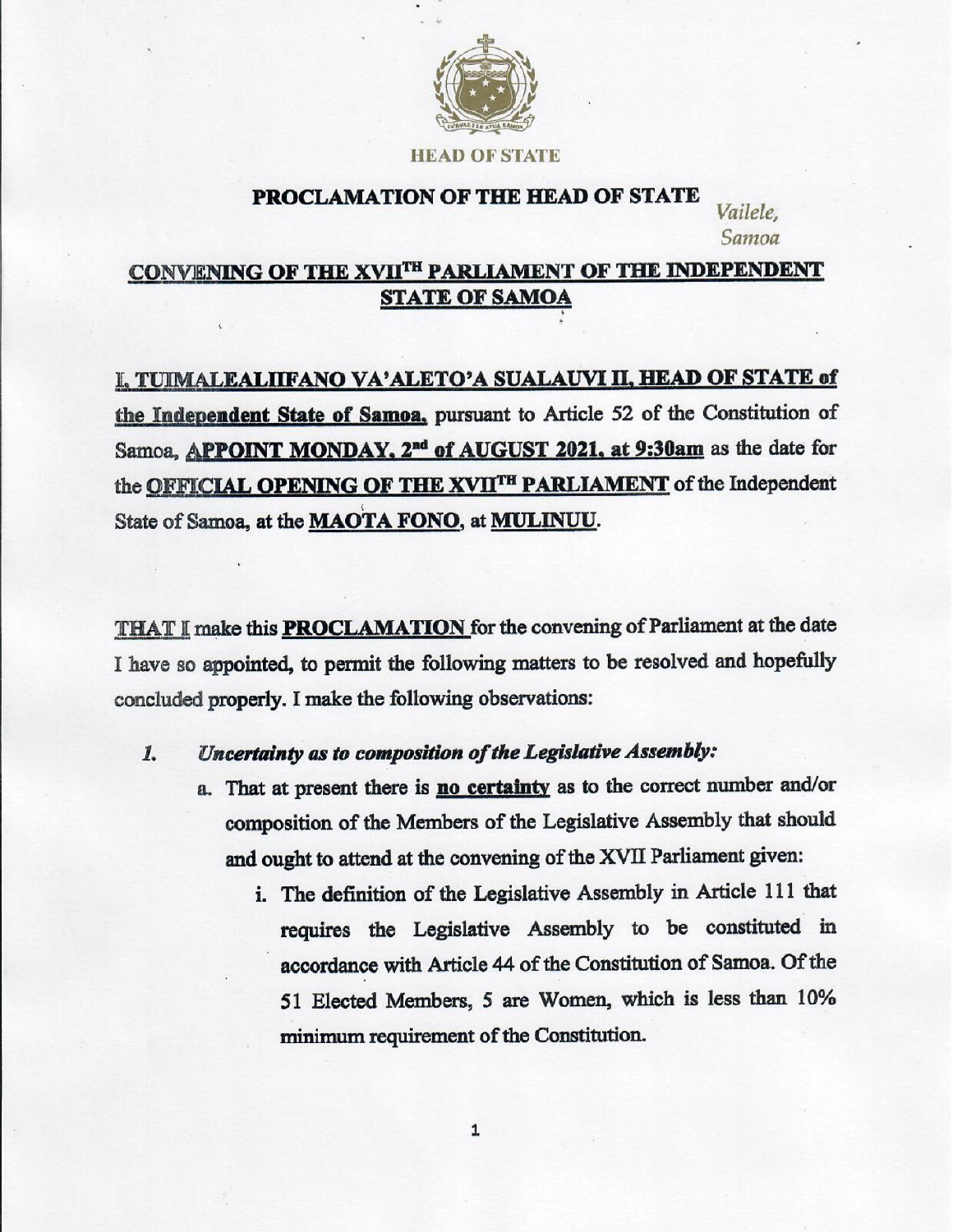- ii. The Constitutionally guaranteed seat of the additional Woman Member of Parliament in accordance with Article 44(1A) of the Constitution of Samoa has not been activated yet, although the Court of Appeal has confirmed that a  $6<sup>th</sup>$  Woman Member of Parliament is mandatory. That means that the number of a properly constituted Legislative Assembly at present is 52, and not 51.
- iii. That a convening of the Legislative Assembly without the  $6<sup>th</sup>$ Woman Member breaches the Constitution and the constitutional rights of the additional Woman Member.
- iv. The Court of Appeal held: "We hold that the determination under Article 44(1A) must be made on the basis of the General Election results as finally determined after the results of any electoral petitions under the Electoral Act 2019 and by-elections pursuant to the terms of that Act."<sup>1</sup>
- v. At present, one elected woman has resigned her seat, and 2 are facing electoral petitions. That means, all 3 women could be replaced by women through by-elections, bringing the number of the Legislative Assembly to 52, through the activation of Article 44(1A). If that is not the case, then there are various possibilities as to the membership of the Legislative Assembly in order to meet the prescribed 10% minimum of Women in Parliament.

## *2. No clear Majority of the Parliament*

 $\overline{\phantom{a}}$ 

a. That due to the uncertainty as to when the outcome of the petitions and possible by-elections and consequential proceedings will be concluded,

<sup>1</sup> *Electoral Commissioner v Aliimalemanu v FAST and Seuula Ioane*, Misc CA04/21, CA05/21, (CA Decision 2 June 2021), pgh38.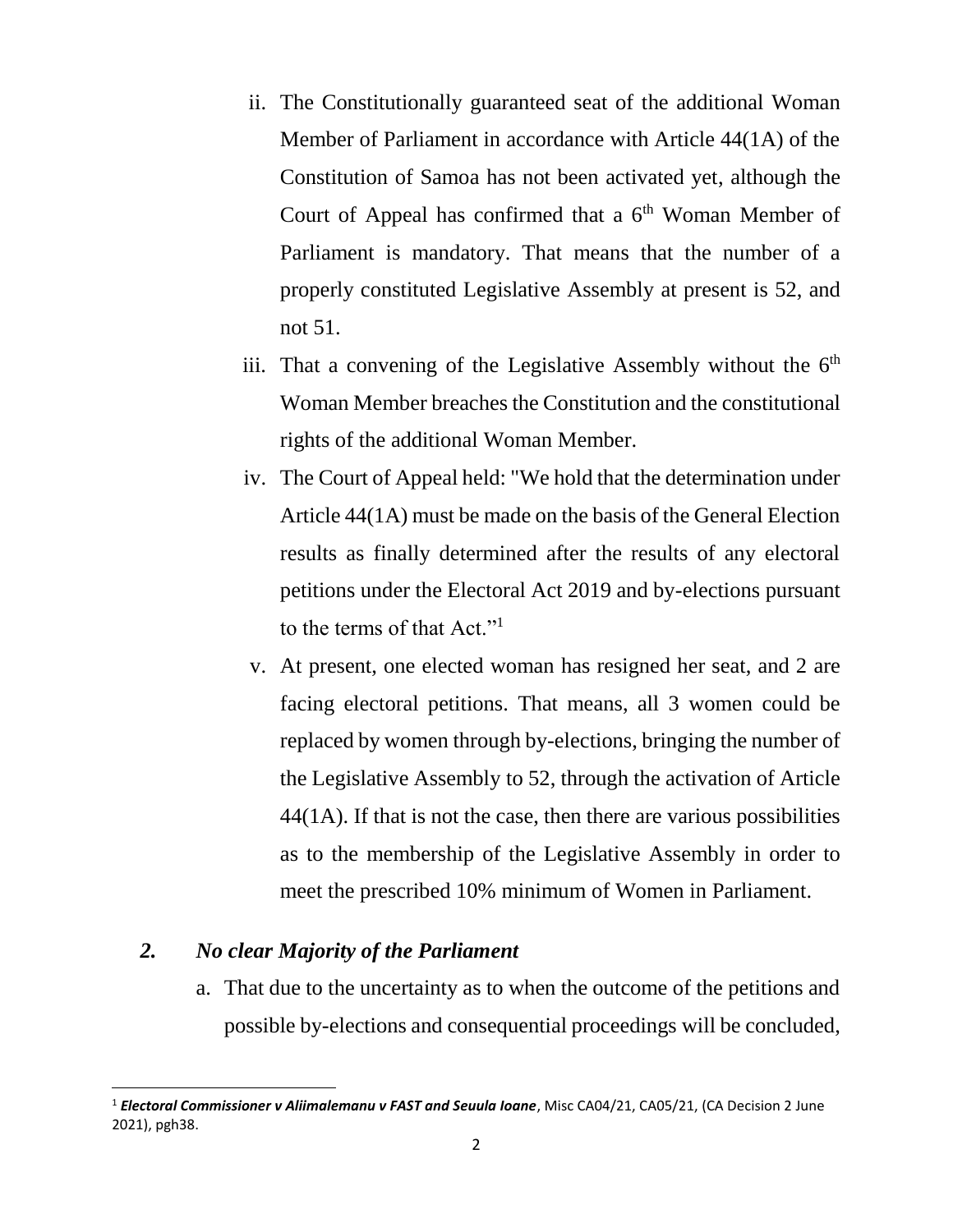there is presently no clear majority as to the number of seats of Parliament, therefore neither of the political parties can claim to have a majority. It follows that the Speaker and the Deputy Speaker cannot be nominated or elected, and there is no one person who commands the confidence of the majority of the House, to be appointed as the Prime Minister.

b. There is uncertainty insofar as the number of the Legislative Assembly is concerned, therefore Parliament cannot be properly convened at the present time.

### *3. No Parliament, No Speaker, No Vacation, No By-election*

As a further consequence of the determination by the Court to activate Article 44(1A) after all petitions and by-elections, the declaration of the vacation of the seats of Members of Parliament who are successfully challenged, is frustrated. Such a declaration is a prerequisite to trigger the by-elections process.

### *4. Frustration of the 45 days requirement*

 $\overline{\phantom{a}}$ 

The effect of the Court of Appeal's decision<sup>2</sup> is the frustration of Article 52, which requires the Legislative Assembly to meet no later than 45 days after the holding of a general election.

**THEREFORE** if the above matters have not been resolved by the appointed date, I will consider other options available to me.

<sup>2</sup> *Electoral Commissioner v Aliimalemanu v FAST and Seuula Ioane*, Misc CA04/21, CA05/21, (CA Decision 2 June 2021).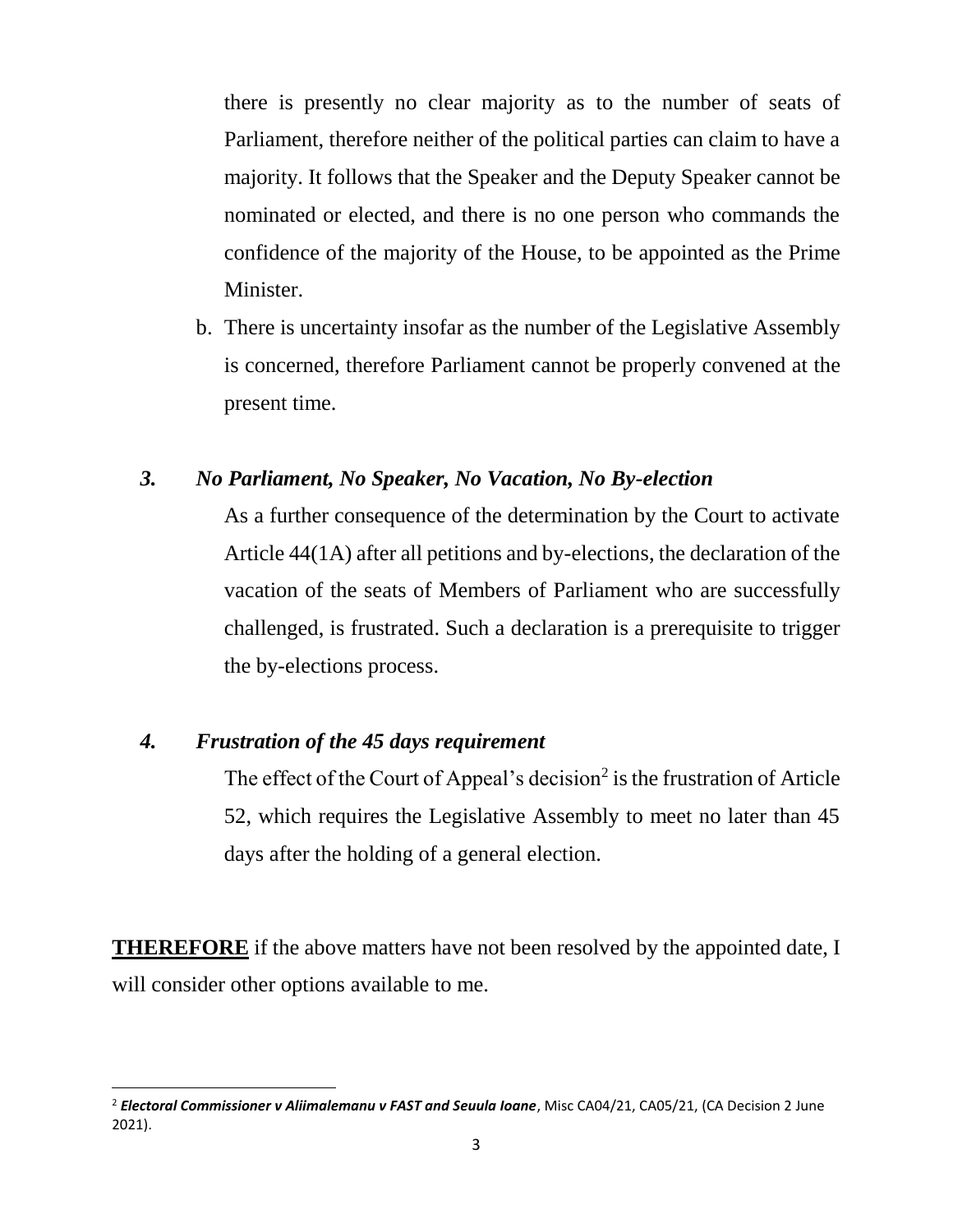**I FURTHER STATE** that the Supreme Court has no jurisdiction to order the convening of Parliament, as only **I**, the **HEAD OF STATE** of the Independent State of Samoa, have the **POWERS** to appoint a time and place for the meeting of the Legislative Assembly. I also add that the Court, through their decision of Monday 28<sup>th</sup> June 2021,<sup>3</sup> have shown flagrant disregard, and disrespect, of the powers of the position of the Head of State.

- a. By ordering that the Parliament be convened within 7 days of its decision, the Court has usurped the powers of the Head of State, as only I have the legal powers and Constitutional authority under article 52 of the Constitution, to appoint a time and place for the meeting of the Legislative Assembly.
- b. By ordering that failure to comply with its decision will be tantamount to contempt of Court, the Parliament and the Head of State, I read it as a direct threat to the legal authority, powers and integrity of both the Office of the Head of State, and that of the Parliament of the Independent State of Samoa.

**I PRAY**, that such usurping of the said powers of the Head of State shall not happen again.

**FINALLY,** through this **PROCLAMATION, I REVOKE AND REPLACE** my Proclamation of 20<sup>th</sup> May 2021, that called for the meeting of the XVII Parliament for Monday 24th May 2021. That Proclamation has **lapsed and is of no effect at all.**

 $\overline{\phantom{a}}$ 

<sup>3</sup> *The Attorney General v Matafeo George Latu &, FAST Members*, Misc 139/21 & 140/21, Supreme Court Judgment of 28 June 2021.